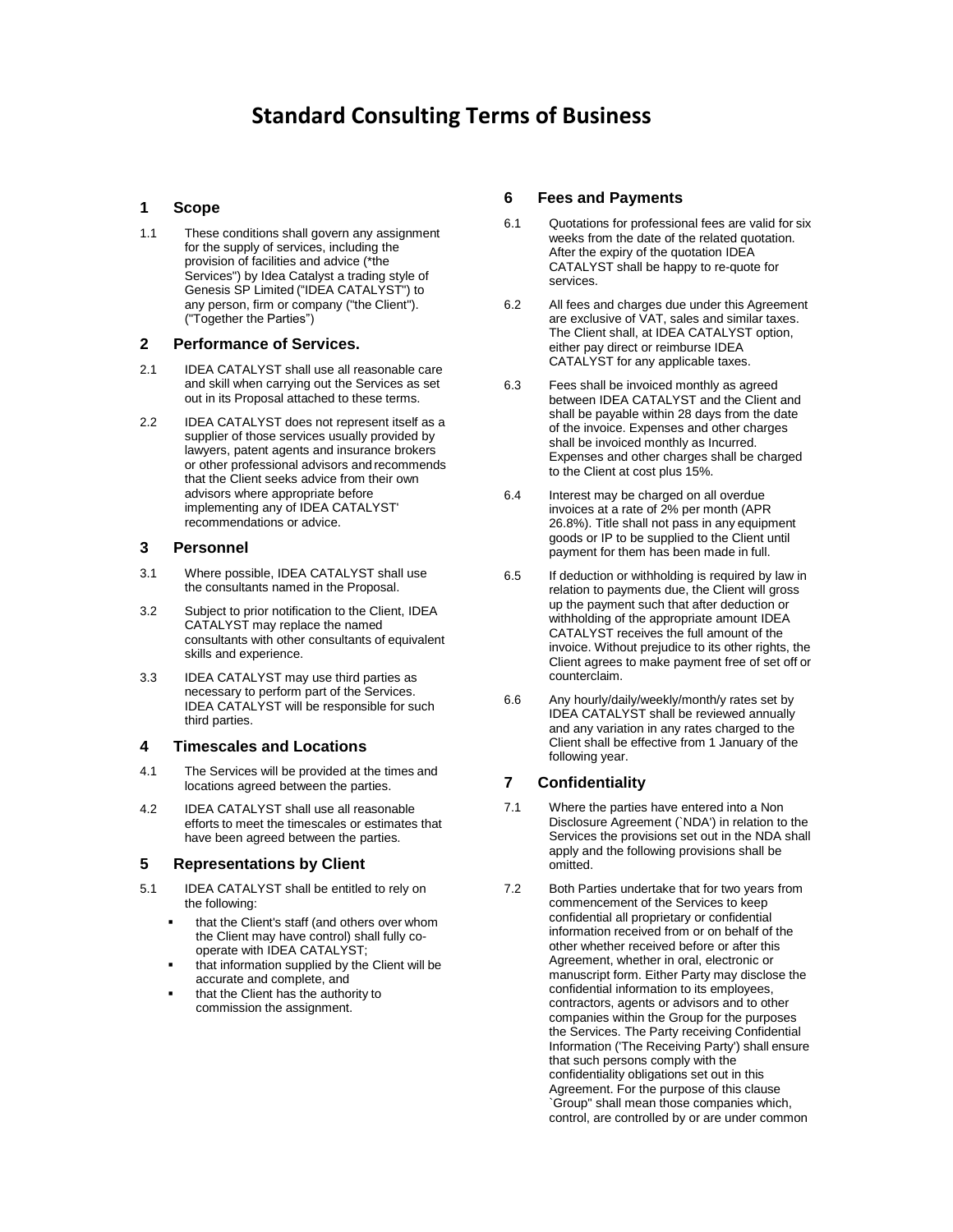control with one of the Parties to this Agreement.

- 7.3 Confidential information does not include any information
	- which is in the public domain either at the date of disclosure or subsequently published or disclosed otherwise than following default under this agreement, or
	- in the possession of the Receiving Party with full rights to disclose being either independently developed by the Receiving Party, its Group (as defined above) or its agents or subcontractors or supplied by a third Party without access to the Confidential information and without restriction on disclosure.
- 7.4 To protect the confidentiality of all IDEA CATALYST' clients access to IDEA CATALYST laboratories or work areas shall not be given to any client or third parties except by special arrangement with IDEA CATALYST.

#### **8 Intellectual Property Rights**

- 8.1 Intellectual Property (IP) means all forms of intellectual property rights, whether registered or not, including without limitation property in and rights under copyright patents, conceptual solutions, circuit layout rights, performance rights, designs, database rights, trade names, trademarks and service marks.
- 8.2 All rights in methodologies, ideas, processes, toots, know-how and other generic business methods created by IDEA CATALYST at any time shall be owned by IDEA CATALYST.
- 8.3 IP owned by either Party on the date of acceptance of the Proposal ("Background iP') will remain the exclusive property of the owning Party.
- 8.4 Subject to clause 8.5, no right or licence is granted under this Agreement or the Proposal to either Party's Background IP.
- 8.5 The Client hereby grants to IDEA CATALYST a world-wide, royalty free, revocable, nontransferable, non-exclusive licence to use that part of the Client's Background IP which is wholly and necessarily required by IDEA CATALYST solely for the performance of the Services. For the avoidance of doubt this licence shall expire upon completion of the Services or termination of the assignment whichever is the earlier-
- 8.6 Subject to payment of all outstanding amounts owed to IDEA CATALYST by the Client, the Client will exclusively own the IP developed by IDEA CATALYST arising from or related to the Services ("Foreground IP). The Client will grant to IDEA CATALYST a world-wide, royalty-free, revocable for breach only, transferable, exclusive licence to use that part of the Foreground IP that is not wholly and necessarily required to utilise the results of the completed Services.
- 8.7 In the event that, for whatever reason, the Client does not wish to maintain the

Foreground IP the Client shall notify IDEA CATALYST and offer to transfer the Foreground IP to IDEA CATALYST on terms to be agreed between the Parties.

8.8 Unless a patent search is undertaken by IDEA CATALYST as part of the Service and as IDEA CATALYST does not automatically carry out patent infringement searches, it can not warrant that the IP licensed by IDEA CATALYST to the Client in the course of the Services does not infringe the rights of any third parties.

#### **9 Liability**

- 9.1 Each Party will be liable without limit for death and personal injury caused by its negligence and for breach of Part I of the Consumer Protection Ad 1987.
- 9.2 Neither Party shall be liable for any indirect or consequential loss including loss of profit revenue, goodwill or other pure economic loss, howsoever arising.
- 9.3 IDEA CATALYST shall not be liable for loss or damage suffered by the Client or by any third Party caused by modifications, adjustments, repairs or remedial work carried out to the results of the Services without IDEA CATALYST prior written approval.
- 9.4 As IDEA CATALYST has no control over the use of the results of the Services and IDEA CATALYST frequently delivers prototype or experimental equipment to Clients for further development the Client agrees to indemnify IDEA CATALYST against any claim brought against IDEA CATALYST in respect of any injury, damage or loss occasioned by the use or operation of the results of the Services.
- 9.5 Subject to the above IDEA CATALYST's total liability howsoever arising shall be limited to one hundred percent of the estimate of the fees payable for the Services as set out in the Proposal (exclusive of all applicable taxes).
- 9.6 Both parties undertake to maintain appropriate and adequate insurance for each respective obligation hereunder.

## **10 Force Majeure**

10.1 Neither Party shall be liable for any breach of this Agreement resulting from that Party being prevented, hindered or delayed from observing or performing its obligations hereunder by an act beyond its reasonable control. The Party affected will as soon as reasonably possible give notice to the other Party of the occurrence of such event.

## **11 Termination**

- 11.1 Either Party can terminate this Agreement at any time:
- 11.2 if the other Party commits a material breach (or a series of breaches resulting in a material breach) of this Agreement and that material breach is either irremediable or if cap" of remedy is not remedied within 15 days of written notice to do so;